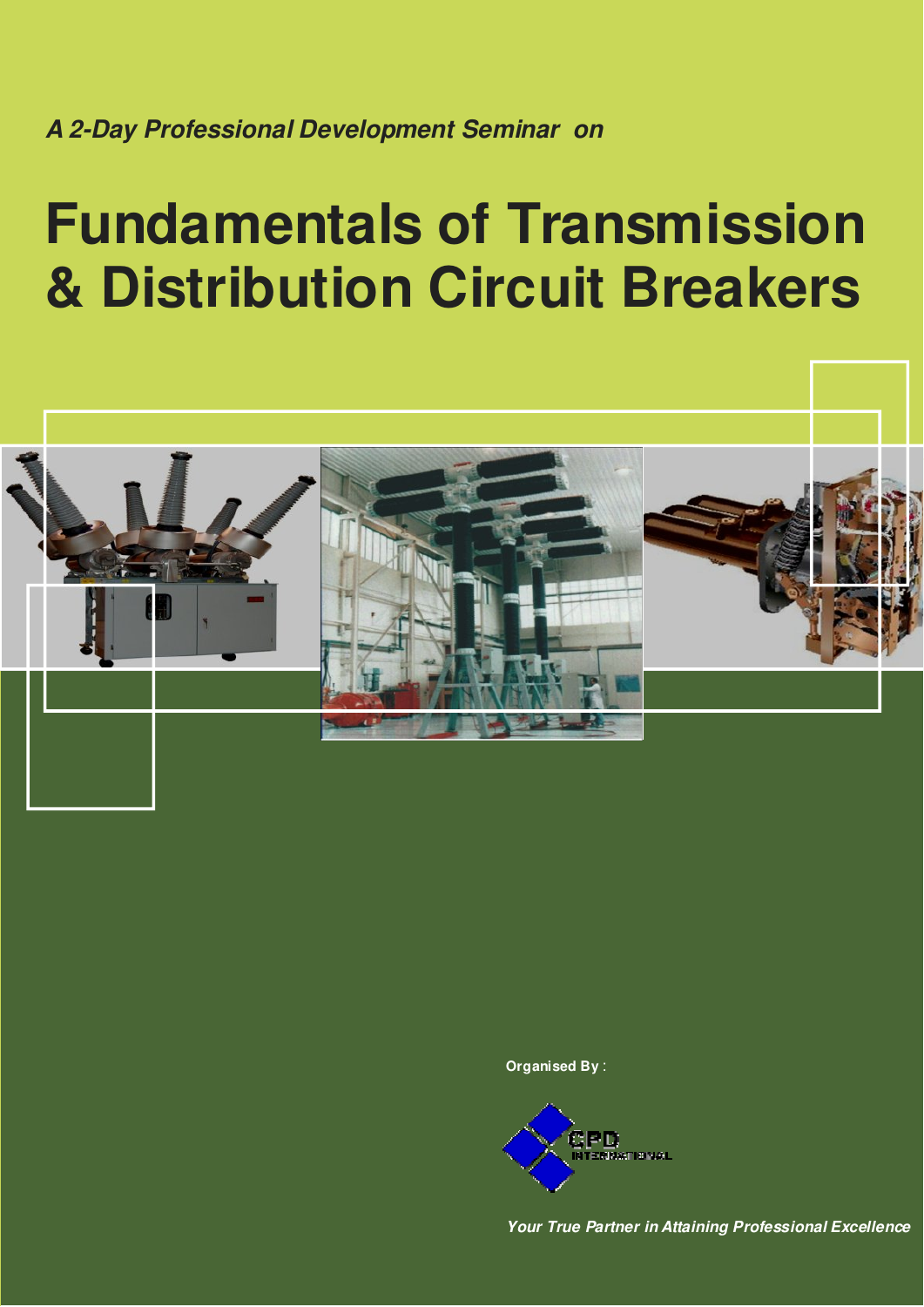## **Introduction Course Outline**

This course will give an overview of the High Voltage and Medium Voltage circuit breakers technologies and applications.

On completion of this course the attendees should have a good understanding of:

- The principles of current interruption
- How a circuit breaker works
- Circuit breaker technology
- Switching duties and the influence of network conditions
- Tools to analyse the reasons of circuit breaker failures and to select appropriate risk mitigation techniques to avoid these failures.
- Circuit breaker ratings and applicable standards: It is not the aim to discuss in detail the standards but to explain the concepts which are the bases of the standards.
- How to verify that the circuit breaker will perform its duty.

### **WHO SHOULD ATTEND**

The two-day seminar is intended for engineers, managers, technical officers and any others involved in work dealing with circuit breakers and those who wish to obtain a better understanding of the functions of circuit breakers. System studies and planning engineers, specification and procurement engineers, protection and control engineers, commissioning engineers and asset managers who work for the following organizations should attend this seminar:

- ◊ **Power generation, transmission and distribution companies**
- ◊ **Oil and gas companies**
- ◊ **Engineering consultants**
- ◊ **Large industrial companies e.g. Mining, petrochemical, steel, manufacturing**
- ◊ **Electrical contractors**
- 1. Principles of Current Interruption
	- Alternating Current interruption
- Electric arc  $\bullet$  Historic and
- $\bullet$  Thermal and Dielectric failures
- Electrical Insulation
- Electro-Magnetic forces
	- sunter Toebnele 2. Interrupter Technology
		- Circuit Breaker History
- Oil Interrupters
	- A in list survivations • Air Interrupters
	- Gas Interrupters
	- Vacuum Interrupters
- Driving Mechanisms
	- 3. Switching Transients
		- Surge Propagation
- Capacitive Current Super • Transient Recovery Voltage (TRV)
	- Fault Current Asymmetry
- Parallel sw itching • First-Pole-to Clear factor
	- 4. Fault Current Interruption
- Terminal Faults
	- Short-Line Faults
- Severe TRV condition: series reactor limited faults
- faults Transformers and Reactors 5. Inductive Switching: Switching of